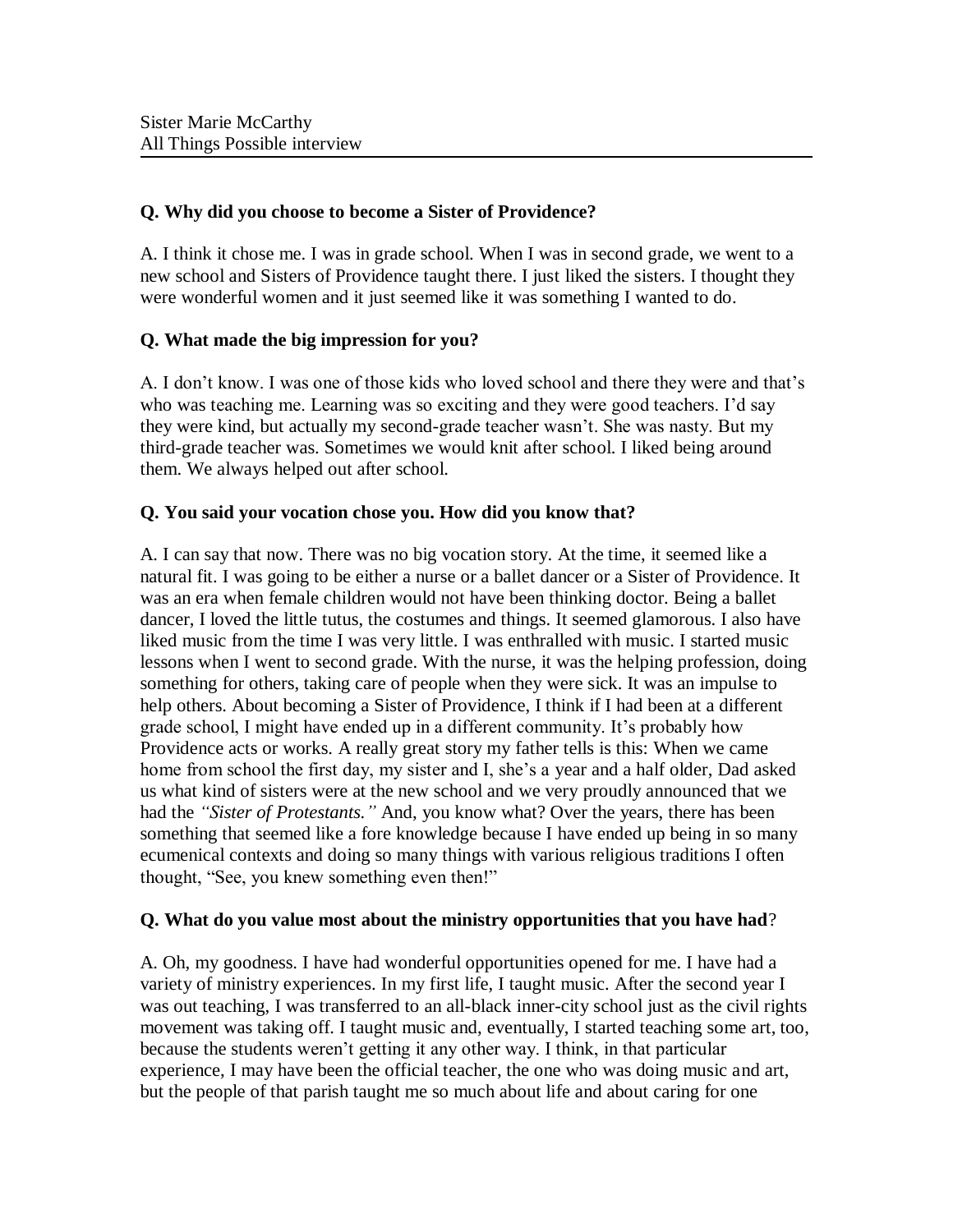another and about real respect for people. One of the things that I was aware of by the time I left there was that I was really young and naïve when I went there. They were so gentle with me. They never told me what I wasn't ready to hear about how life really was, but they taught me along the way. It was an incredibly enriching experience, just incredible. (St. Bridget, Indianapolis). I was there for five years. I also taught about three years in the public school system. I left St. Bridget when it was merging with another school and I felt like I had done what I could do there. The public school experience (Wayne Township) was an all-new, open-concept school. I was the only teacher who had a room. You had to play music, so I had a music room. That was fun. I enjoyed doing that. I don't know if that was as rich for me as being at St. Bridget. From there, I spent one year kind of in transition before I went back to school to study theology and psychology. It was really interesting. I went back to school because I was doing some consulting work. I was meeting with people in the parish, group process kinds of things, teaching basic skills for communication, that sort of thing. I also did some parent effectiveness training. I was restless and part of that was I knew somehow, intuitively in myself, that theology and psychology and the arts were all about the same thing in the human person. It's about how life is for us as we are living it. I was watching all of these people feel like, "I'll go with what the church says, or I'll go with what psychology says. It was splitting things apart in their lives instead of integrating them. I knew that we didn't have to do that. I knew I was right, but I didn't know why I was right. I had to go back [to school]. I went first to Catholic Theological Union and did a master of arts in theology. Then I went to the University of Chicago and received my doctorate in religion and psychological studies and did training to become a pastoral psychotherapist. I really did end up integrating all three of those. I really loved school. I liked it when I was five and I still like it today. If you said today, "OK, you can go back today," I could get excited about it again. I love learning. CTU was an incredibly rich environment. When I went there to start my master's degree, at that point they were just getting more women students coming. We were the critical mass. There were 10 women. The rest were all young men, seminarians in religious communities. They were doing their seminary training at CTU. Then there was this handful of women getting degrees there. When it was time to look for a position, even though I hadn't quite finished the doctorate yet, I was hired by both CTU and the Center for Religion and Psychotherapy. And so, from there through 1991, I was on the faculty at CTU. That was such a rich environment. Part of what I loved about teaching is that I am always learning more than I'm teaching. Someone will always ask a question I didn't think about. Then, we have to learn together. But at CTU, the people who were on the faculty, they were wonderful human beings, very smart people, very compassionate, deeply spiritual people with terrific senses of humor. There was always a lot of play going on while you were teaching. The students were so wonderful, too, and they were from around the world. I had a class one time that was limited to 16 because it was a practicum in pastoral counseling. There were eight countries of origin, four languages of origin. It was an incredible mix. We were supposed to be doing pastoral counseling. I remember one day, whatever I was saying, we were talking about empathy. We were doing little exercises. Someone gave a response and I said, "That's a good response." One of the students raised his hand and said, "Sister, why is that a good response? Because *you* like it?" He said, "If I said that in my country, I would be beaten up." We stopped right there and said, OK, why was that good response?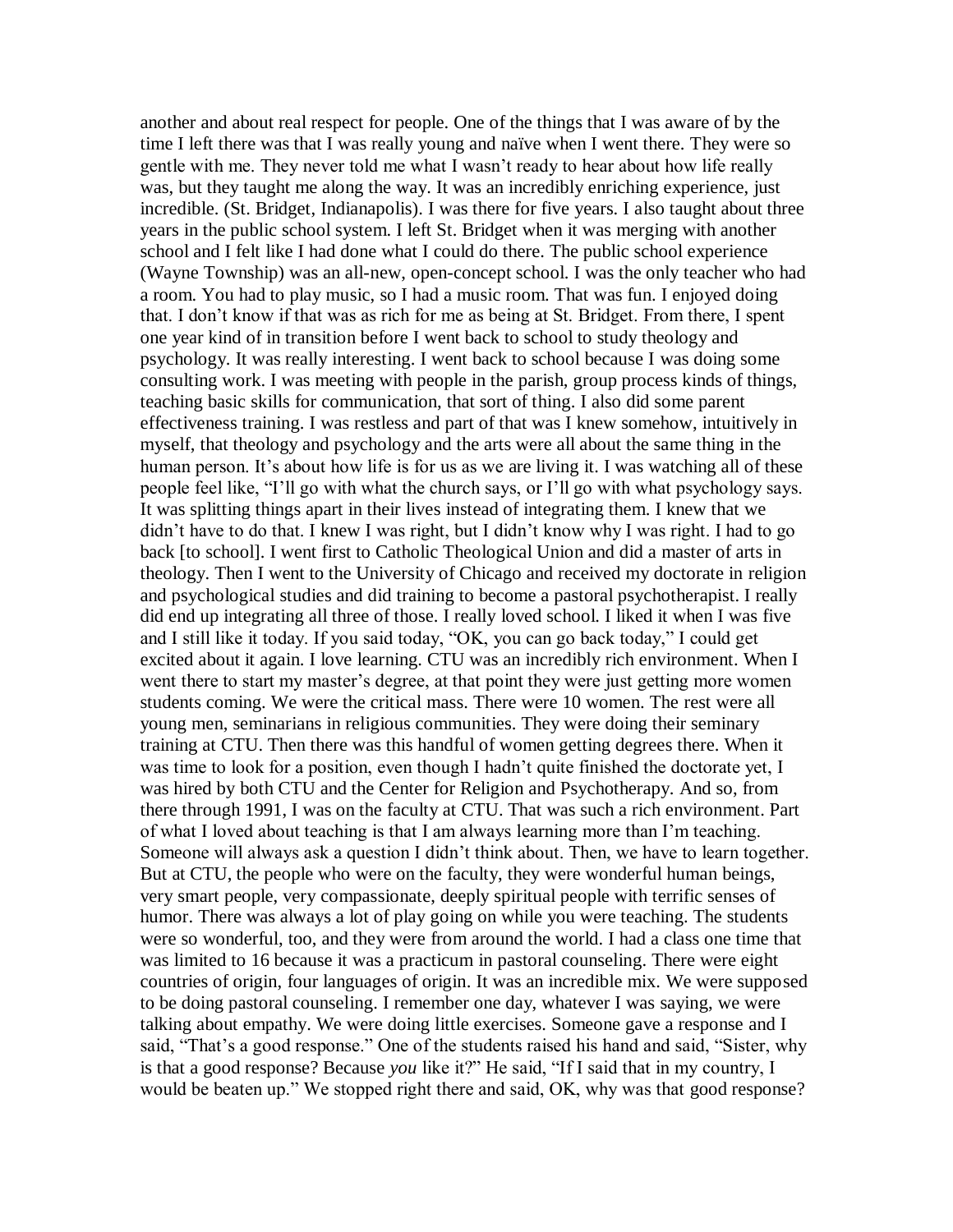We had to step back and learn about what we could say that would be common for human beings across all cultures. Is there anything fundamental and basic? We started making a list. So you could say all people grieve. Why they grieve, how they grieve, what it looks like, what the rules are; none of that is the same. But the grief is there. So, to get to that very basic core, was really a wonderful opportunity. That question broke everything open. I loved that ministry. I absolutely loved being in that environment with people who were wrestling with questions in that way. No one was there because they had to be. Everybody wanted to be there. They were eager to engage around questions that are important. And, the other ministry has been being in leadership for the Congregation and that has been absolutely rich and wonderful too. I love thinking about things. I like solving problems. I like thinking about big pictures and visions kinds of things. It is very important to me that we always stay grounded in our spirituality, clear about why we are here. Honest to God, I love the sisters and I know they love me. It is such a richness and a privilege to walk with other people, whether it was with the students, the counseling center or with the sisters now, to be able to share a journey with someone. It is very moving to know how people struggle and wrestle and take hold and make choices in the midst of some very hard things. When I was working at the counseling center, one of the things that I would often occurred to me is , "Not my goodness, this person is sick or messed up, but I wonder how they manage so well once I've heard their story. I am moved by their story, their capacity, the resilience of the human spirit. People are very resilient. It's really amazing. All of that, it's fun. Just fun! A few years ago, I was talking with some cousins of mine. They were asking about religious life. One of the things I said to them is, "I cannot imagine something that is a better life, if it's what you're called to. It is absolutely the richest, most enlivening, incredible experience. I really cannot imagine a life being richer than this. If people knew that, if they really understood…

### **Q. What does it take to really understand?**

A. You have to get past the stereotypes. You meet a person, know a person, see who they are, how they are, how the engage in real life. This person is really, really happy doing something valuable, worthwhile. Sometimes what it takes, if you're called to it, is getting inside of yourself and experiencing the opening up of your spirit. My world is so much bigger and richer, more varied and more wonderful than I could ever have imagined it would be. Robert Frost was right, once you take the turn in the road, it sets everything else up and then there's another turn, and another turn.

#### **Q. Why would a woman today accept life in a religious community as an attractive option**?

A. First, there really is such a thing as vocation. There is a call. It is attractive because it provides an opportunity to come into a fullness of self, to develop your own gifts, skills, talents, in union with others with a sense of purpose and mission. It's an opportunity to blossom, to become the best one can be. It's a great life, it really is.

#### **Q. You have so much enthusiasm and energy after 50 years in community.**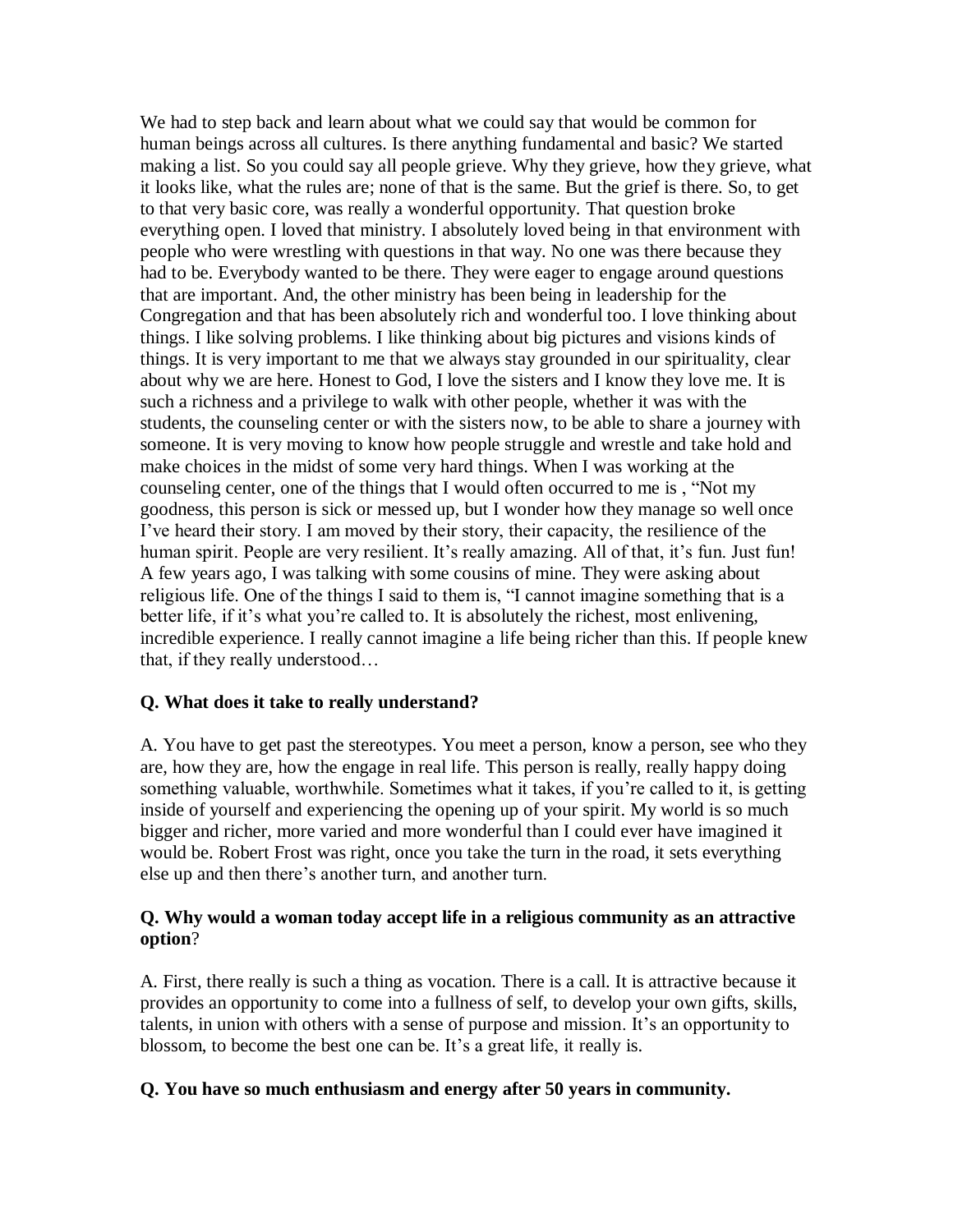A. I really do have a lot of enthusiasm and energy for this life and work. You know, when I was working in the counseling center, there was one young woman with whom I was working, and I remember sitting there thinking, "She still wants to save the world." And I thought, "You do it, honey!" And you know what, I do too. There's still something alive in me that knows we really do make a difference by how we live our lives. And, we really do make this world better for those who follow us. There is something worth doing with one's life and I can do it here.

#### **Q. Have you had a defining moment as a Sister of Providence?**

A. There are a number defining moments. One was fairly early on, I was still here at Saint Mary's. I was a young professed. I was finishing my degree work. This was a faithdefining moment or how you have to live your life. Sister Ruth Eileen was teaching our theology class and the Second Vatican Council was in progress. We were getting the documents "hot off the press." She finished teaching. I know exactly where I was sitting in study hall. I was in full habit, to the floor, everything covered. I can see the seat I was in. She left the room and I was sitting there, and this question came to me. I don't remember now what the question was, but what I know is that as soon as the question came up, I thought "Oh, I can't ask that question. If I ask that question, it could take me away from everything I have ever held dear. It will take me away from the community, the church, my family. I remember that thought. Then, almost instantaneously, I thought, "I absolutely have to ask that question. I have to seek the truth, no matter what it costs." That has been a guiding principle, not at a real conscious level, but I can point to different places where I've come up against something and "I think you've got to stay with it, you've got to pursue it." All it has done is take me deeper into life, more fully into relationship with God and others. It's never taken me away from what I have held dear. It's helped me understand more fully. But that was a very clear moment for me. At some point, I think every one of us comes to the question, "Is this really where I'm supposed to be?" There are a lot of other kinds of lives I can live. There are a lot of good men in my life. I like them. I love working with men. I've been in a lot of situations where I was the one woman in a group of men. I remember wrestling one time with the question is this what I really want to do with the whole rest of my life or do I want to do something else? I think I was on retreat. And all of a sudden there was this clear thought that it didn't really matter. I could stay or I could leave. It was a sense that God loves me and God only wants me to be happy in life. All of my relations are here. It's who I am, who I have become. It was a sense of no, this is where you fit, this is where you belong. You could do other things. You could probably make them work. But what would you be reaching for when you have all of this and you are happy here. It's sort of like the grass is always greener. I was in therapy for a long time because of my training to become a therapist. At one point I said I finally figured out what I want. I want it all. It's true. That's human nature. What was really interesting about that is that when I was first starting to do that, I knew I would never do it professionally; it was required. But, if I didn't do it for myself, why bother? I used to sit every morning with the scriptures. And now, I was driving up Lake Shore Drive to be with the analyst and I thought "It's a whole lot easier to sit with the scriptures than it is to sit with Marie McCarthy.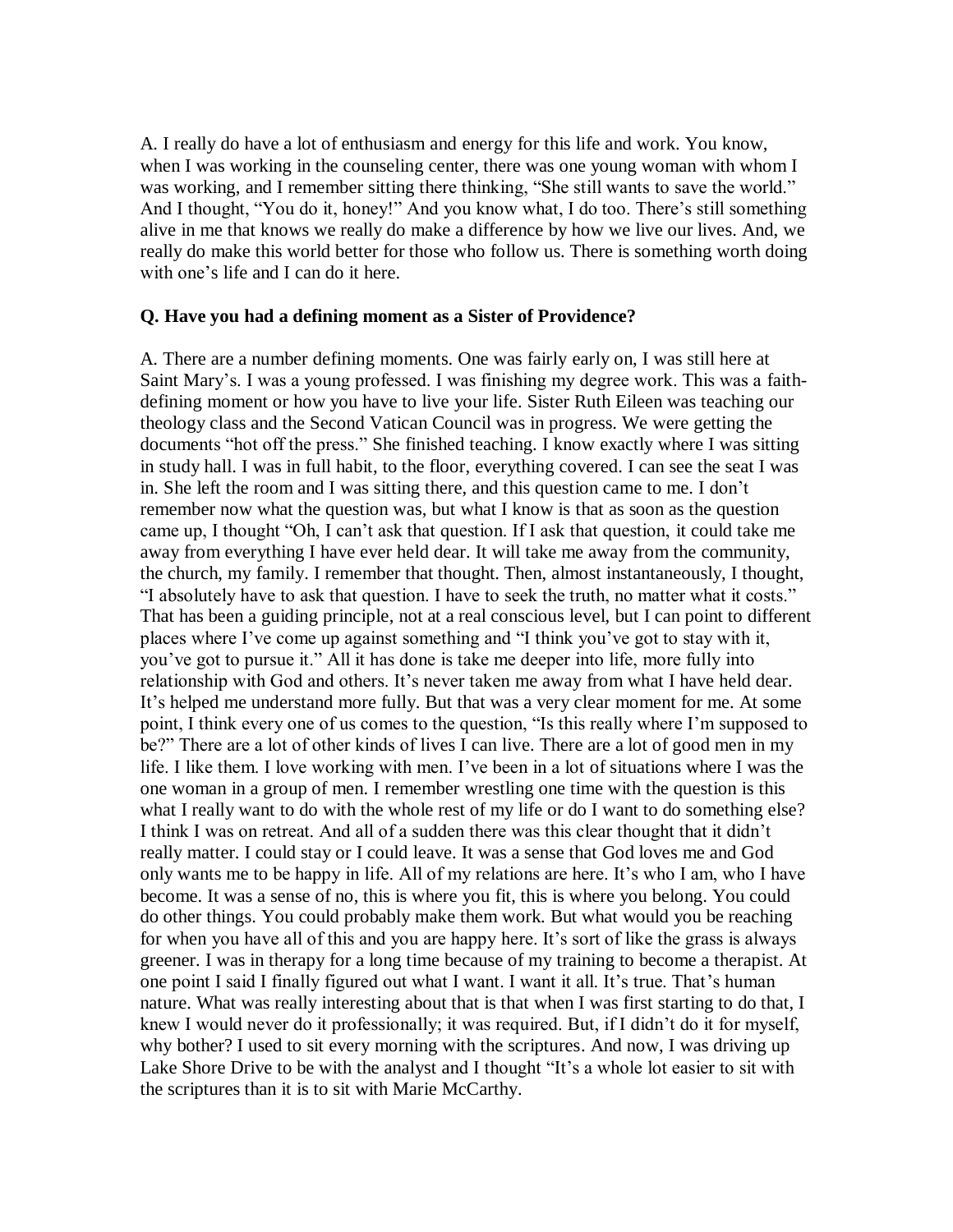### **Q. Sister Marie is …**

A. Right now she's overweight. Sister Marie is enthusiastic about her life, she is a good piano player, she is a good cook, and she loves life. She is a good synthesizer and has a sense of vision.

### **Q. What role does prayer have in your life right now?**

A. It's at the center. It's absolutely central and essential. My prayer has shifted, changed over the years. Now, every morning I take formal time to sit and be quiet, just to be present with God, present with whatever is, trying to open myself, but I also have a sense for the way it permeates the whole day. There is an old, old sappy poem by Cardinal (NAME?) that has a line in it about taking minute vacations. I haven't done this for a while, but I have a kaleidoscope or two in my office. I'll take a minute or two to look through the kaleidoscope, to shift gears to ground myself, to remember what I'm doing, why I'm doing it, who I am, what I am about. Sometimes, if it's real hectic, the flashing red light on the phone is a reminder to remember who I am and why I do what I do.

# **Q. How important is community lifestyle for you?**

A. Community is my closest, deepest relationship. Those connections are absolutely critical for me. My sisters have made me who I am, just as I have helped make them who they are. There were a couple of brief periods where I was living alone. It's not good for me to live by myself. I begin to think the world is the way I want it. I don't have to adjust for others. I can get into my own little world way too much. It is very good for me to have the ebb and flow, the ups and down and the joys. I like sharing my life with other people. I like fixing a meal for folks. I enjoy doing the grocery shopping. I enjoy just hanging out. I enjoy all of that, but I really need my own time too. If I fudge on that, my quiet time in the morning, or if I need a little space and don't take it, it's really not pretty. I just get into a bad space and it comes out all over the place.

### **Q. Do you have any SP role models?**

A. All kinds of them. Sister Teresa Aloyese Mount. I lived with her for a while. She was always a pioneer. She was always thinking ahead of where things were, always reaching out, moving out. Agnes Arvin has been a role model for me for years; Francis Joan Baker, Bernice Kuper, Mary Pius. Every Sister of Providence who lives her life with integrity is a role model for me and I have to say almost all of them do.

### **Q. What impact does Saint Mother Theodore Guerin have on your life?**

A. She started it all. It's her fault that we are here. The way she lived her life, the authenticity of it, the clarity about God's place in life, the whole sense of Providence, and her real reliance on Providence; what an example to follow! She had an open spirit, a real capacity to love everyone as they were. I think, too, when they tell the story about Mother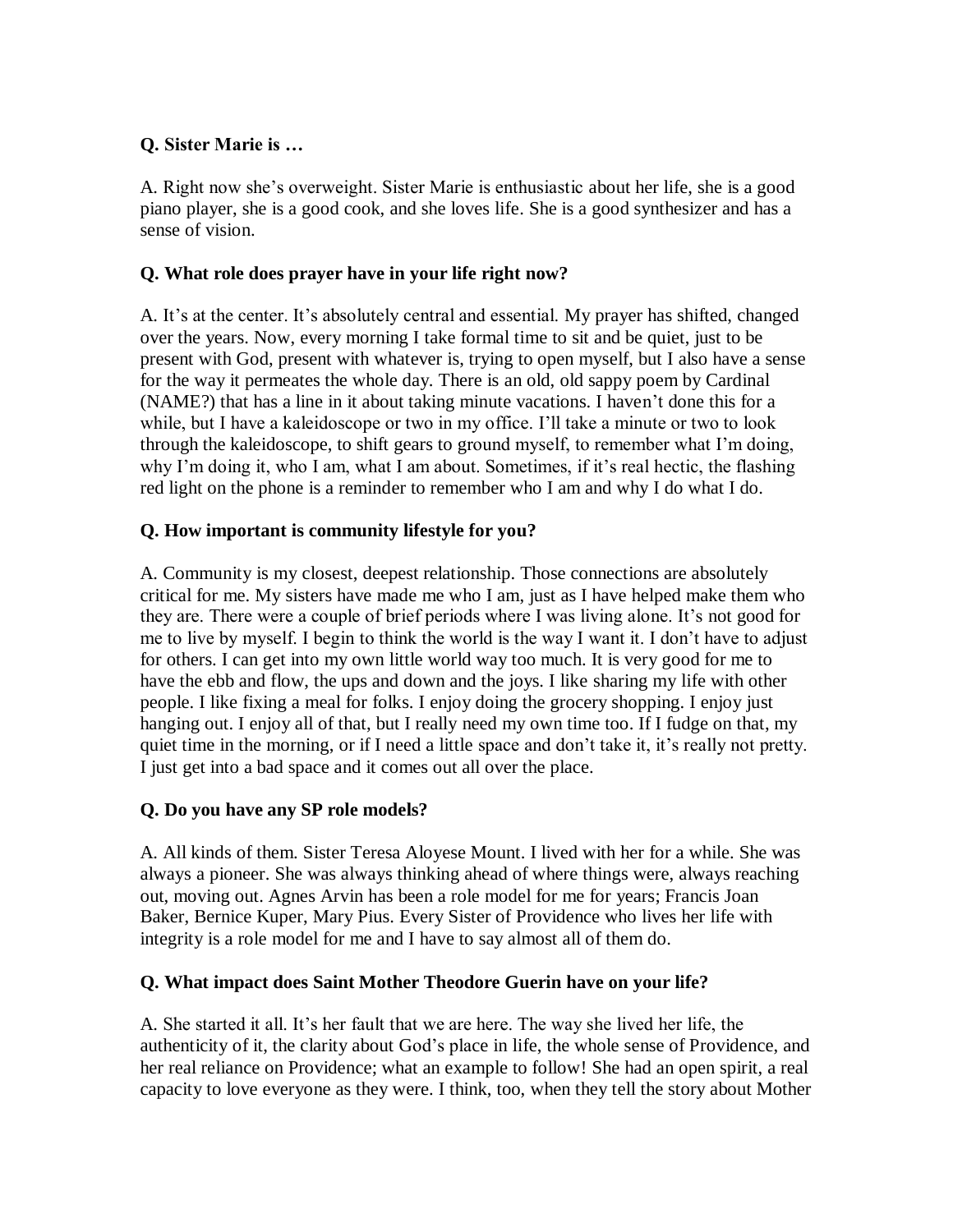Theodore and her conflict with the bishop, at the canonization the press really picked that up. I have said this many times. What they never tell is that it was the deepest sorrow of her life. That, for me, is more important. She knew if there was any way around [the conflict] she would have gone around it. She didn't want to be in opposition. She knew from within herself that this was right, this is what she had to do and she would do it, no matter what it cost her. She was the real women's libber. She was at the core of why you stand where you stand, you don't do it just to do it. It was because it was right. It was never about her.

### **Q. Has your life turned out as you might have imagined?**

A. Absolutely not. I never could have imagined this life, this rich, this way. I never could have imagined being educated to the level to which I have been educated. I could never have imagined meeting the people I have met along the way. I never could have imagined the travel and the exposure to a much wider world. The biggest thing education gives you is the capacity to ask the right kinds of questions. Being able to engage in ways I can engage, being at peace in ways I can be at peace. I could never have imagined that. Absolutely never.

### **Q. What is the most important thing in your life right now?**

A. Living with integrity. Being where I am, doing what I am doing with a kind of fullness and authenticity; not running ahead, not running behind.

### **Q. What were you like as a child?**

A. I was a pretty solitary child. I was one of these kids that was too smart. That sounds arrogant, but it really is true. I never fit when I was a kid because I didn't know how to be a kid in some ways. When I started playing piano when I was a kid, I spent a lot of time at the keyboard. A little knowledge is a dangerous thing. I was always knowing a little too much. When I was in fifth grade we had a lay teacher and it was most unusual. I would have been thought of as a teacher's pet a lot of times. That didn't make for a lot of friends. One time I was asked to help correct papers. I don't know if it was English or spelling. It was a simple correction sort of thing. What I did was I ended up writing comments on the students papers just like a teacher would have written. "Is this your best work? Could you do better?"

### **Q. What is your fondest childhood memory?**

A. We used to go every summer on vacation to Big Cedar Lake in Wisconsin. It had sort of a feel of family-style resort. It wasn't real fancy. People were laughing and playing games, playing cards. All of the adults and kids were playing together in the water. It was just this care-free, lovely time, doing silly, fun things together.

### **Q. What might people like to know about your family?**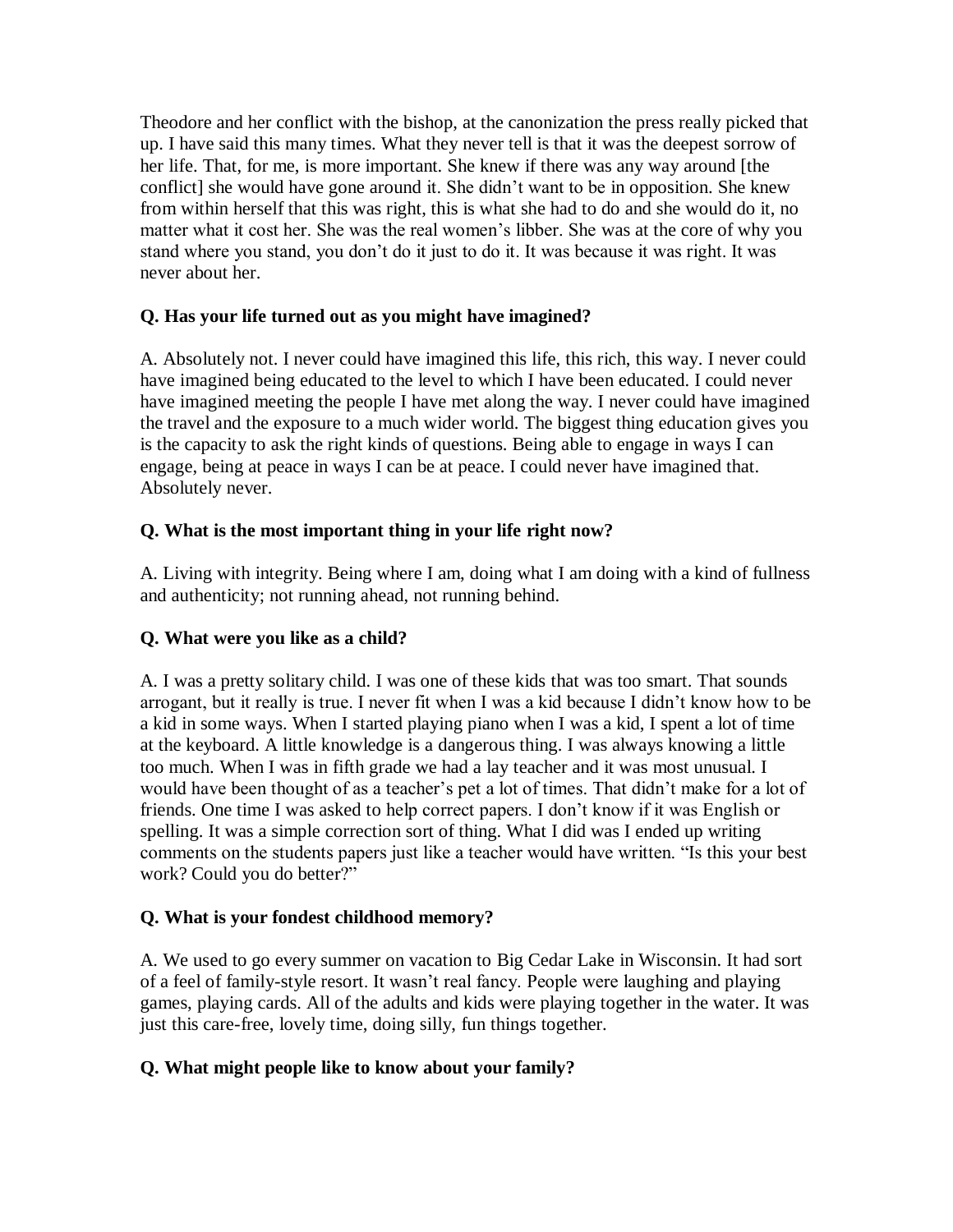A. We were pretty ordinary, but I suppose everyone thinks they are pretty ordinary. It was just my sister and myself and Mom and Dad. We lived in a Chicago flat that my grandfather had built. In our household, you would do things spontaneously sometimes. On a Friday, Dad might call and say, "Did you start dinner yet? You want to go out for supper?" It was like a little treat. My mother was just a wonderful, wonderful cook. She always believed it was better to have too much than not enough. It was not unusual for her to call up the neighbors who were friends and say, "I've got a lot of thus and so, do you want to come over for supper tonight?" There was a sense that there was always room for one more. There was always the sense of let's feed the folks.

### **Q. Of all the things you learned from your parents, what was the most valuable?**

A. I think it was that sense of acceptance of others. They were always very accepting. If something didn't fit with the way they did it, it was no big deal. There really was an openness and acceptance of others. And, we had the capacity to have fun.

### **Q. Do you have a particular philosophy about life you could share**?

A. Live with enthusiasm, energy and honesty.

### **Q. What gives you pleasure and satisfaction?**

A. Seeing people blossom. Watching people take hold. I get a lot of pleasure from sorting things, issues, not paper, like devising someplace where we want to go; planning and visioning, helping make it happen.

# **Q. What gives you hope?**

A. One of the things that gives me hope is seeing the number of young people who are serious about and committed to making this world better, to real issues like caring about the environment, social justice concerns, the enthusiasm of some of the young women and men that I have experienced.

### **Q. When do you feel most alive, or energized?**

A. When someone gets me into a good conversation. That will do it. It can be about any number of things, but if there really is some good give and take and people are working together and it starts to come together and you begin to see how it could work.

### **Q. Do you have a favorite vacation place?**

A. By the water. Any water will do; nice little lake that you can get in just to float around and play.

#### **Q. Do you have any hobbies or interests outside of your ministries? Word gets around that you are a good cook, and you said your mother was a good cook**.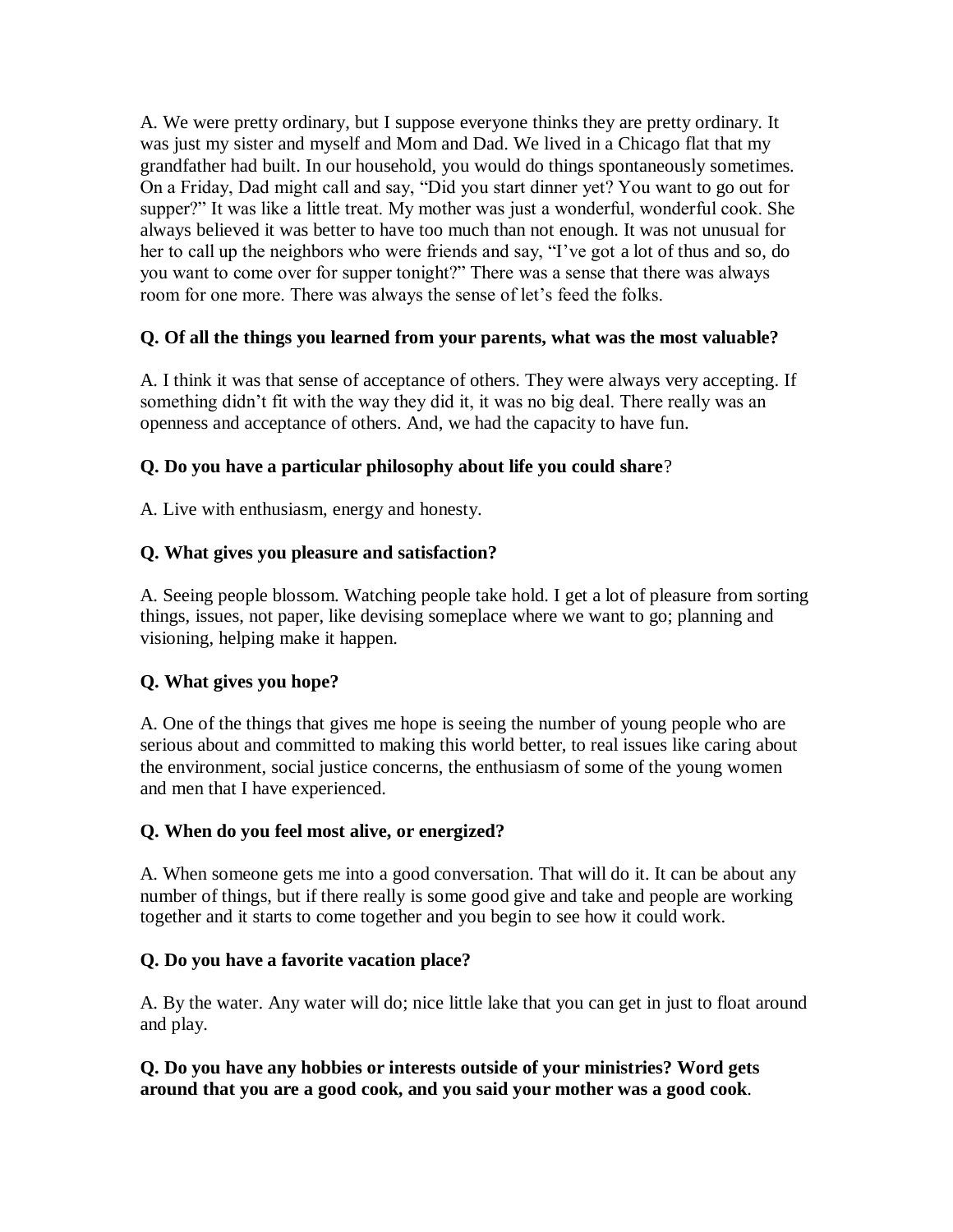A. I am a good cook. My mother was a splendid cook. I spent a lot of time just hanging out in the kitchen with her. People will say, "Oh, Marie is gourmet cook." That's not true. I'm a somewhat fearless cook. I'll try anything. I remember years ago thinking about what I would do and round steak was fairly reasonably priced at the time and I started thinking, "parsley, sage, rosemary and thyme, I'll bet they go good together." And they do. One of the things my mother did for us when we were first going out to teach, one year she gave us the Betty Crocker cookbook which I still have. The other thing is she spent a whole year making dishes she knew we liked, but she didn't have recipes for. She wrote down what she did so she could give us a recipe box with all of those recipes in it. So, I have those in her handwriting. That's cool. I just liked being in the kitchen with her.

### **Q. Do you have a specialty?**

A. I don't think I have one. I enjoy doing main dishes. I like to experiment. I have some good salads. I know how to put a meal together fairly quickly and it will be tasty. I'm good with herbs and spices and flavors. I can bake, and I used to make pies more often, but I haven't made a pie in a while.

### **Q. And hobbies?**

A. Any time I can play the piano, it's good for me. I have a master's degree in performance. From the time I was in second grade, I loved to play. I love classical music. I love playing it, but I can't do it now the way I used to. I used to be able to really play. I really enjoy playing sing-along music for folks, any kind of popular tunes, and have people gather around and start singing and having a good time. The only playing I do right now, mostly, is that I play for Liturgies. And I try to do that a couple times a month. It's a stretch to get the time to practice for that, but I love doing that. When I do it, I really work hard to get myself into a space so that the music is a prayer for the people. It's not about me. I want it to draw people in a way that singing is a prayer for them. And, I really enjoy reading.

### **Q. If you could be granted three wishes, what might they be?**

A. I'd like to see this world be what it's meant to be. I'd like to see us, we humans, take our proper place in the whole scheme of things and work for good, and that would be enough. Why would you need any others?

### **Q. Is there one thing you would like most for people to remember about you?**

A. Someone said once, and it really touched me, "People never feel diminished by you." I would like that to be true and to be remembered.

### **Q. What would you do if you didn't have to work?**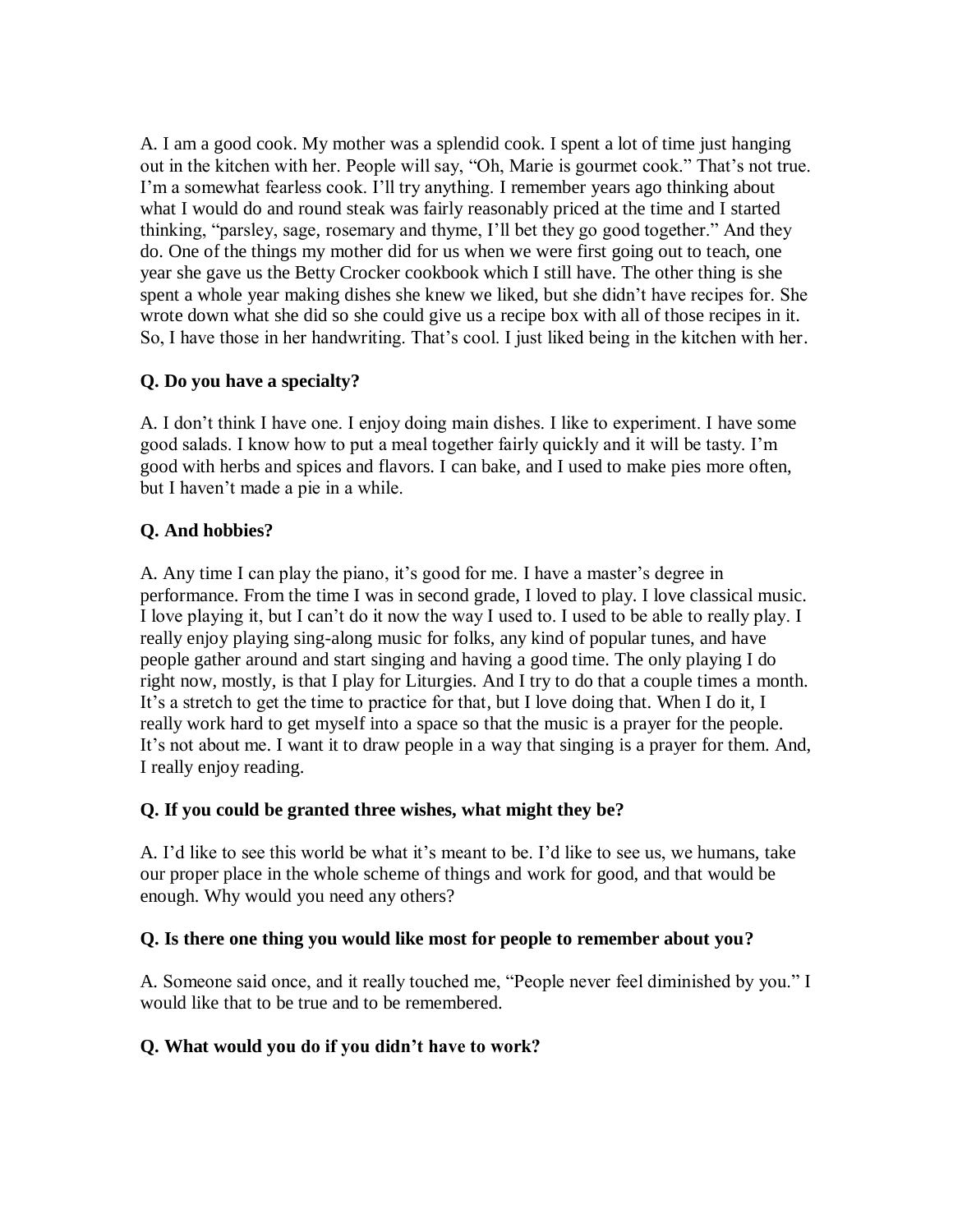A. Probably a lot of things I do right now. I would love to have more time to read some of the stuff coming about the new cosmology, theology, just reading, thinking, sharing with others, writing. I'd still love to do some teaching. I'd do stuff with people, stay engaged. I'd like to have some projects to work on, something with some focus that I could help out with. I'd clean my closet more often.

### **Q. When you think of God, what is the first thing that comes to mind?**

A. I like the language of Holy Mystery, being held in the hands of love.

### **Q. Is there anything you would be doing differently right now if you knew that Jesus would be coming later today?**

A. I'd think less about getting my office cleaned up. Not really, I wouldn't change. Jesus IS coming later today, all day actually. One of the things that has been happening for me recently that is really quite lovely at Mass and at Eucharist is the awareness of the fact that all of the people there in that space, are the Body of Christ. So Jesus IS coming and IS here.

### **Q. What do you think about when you get up in the morning?**

A. It depends on the day. If I get up slowly and gracefully, I will think about how I want to live the day or spend the day. A lot of times I get up and my mind is off running with a list of things to do.

# **Q. What energizes you spiritually?**

A. The first thing that comes to me is people, nature, good ritual, quiet, good reading, scripture, poetry.

### **Q. What is the secret to a good life?**

A. Part of it is being around good people, and being open.

### **Q. If you could sit down and right your own story, what would be your focus?**

A. It sounds kind of funny, but whenever I think about my vocation story, it seems very ordinary. There is nothing terribly dramatic here. It's an ordinary story about an ordinary person. What is extraordinary is that I absolutely feel filled with joy.

### **Quick connections**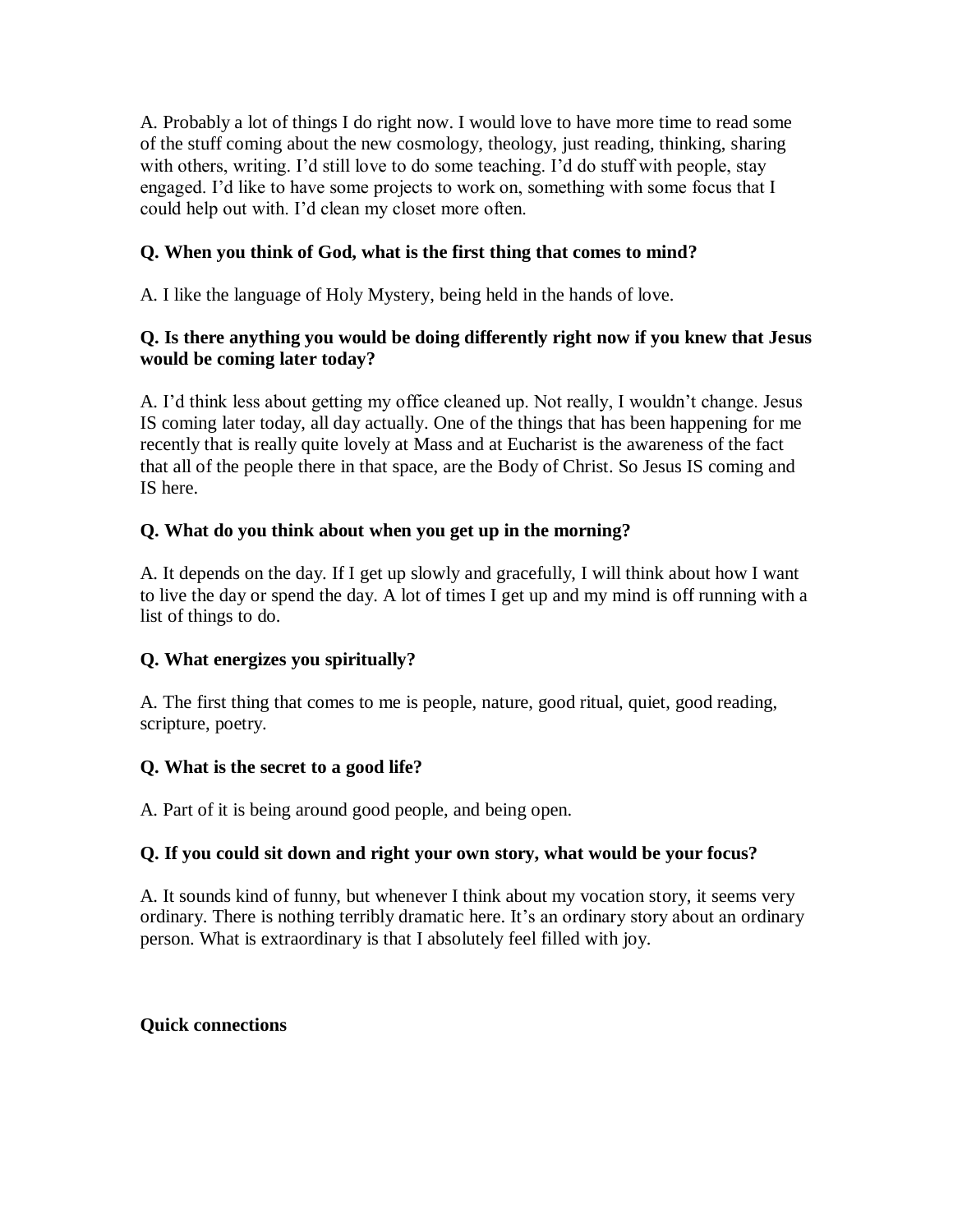### **Q. What do you like best about Saint Mary-of-the-Woods?**

A. The beauty.

### **Q. When I am not involved in work or my ministry, you are most likely to see me …**

A. Reading, sleeping.

### **Q. On weekends, I love to …**

A. Hang out, putz around the house, maybe get out for a long walk.

### **Q. I am passionate about …**

A. Life

### **Q. What the world needs now …**

A. Is love, sweet love. You know it's true.

# **Q. What would you like to hear God say when you arrive in heaven?**

A. Welcome home.

# **Q. What is your biggest pet peeve?**

A. People who don't change the toilet paper roll.

# **Q. What is your least favorite chore?**

A. Raking leaves.

### **Favorites**

Food: Pasta

Flower/plant: Black-eyed Susan

Book: Almost all

Movie: To Kill a Mockingbird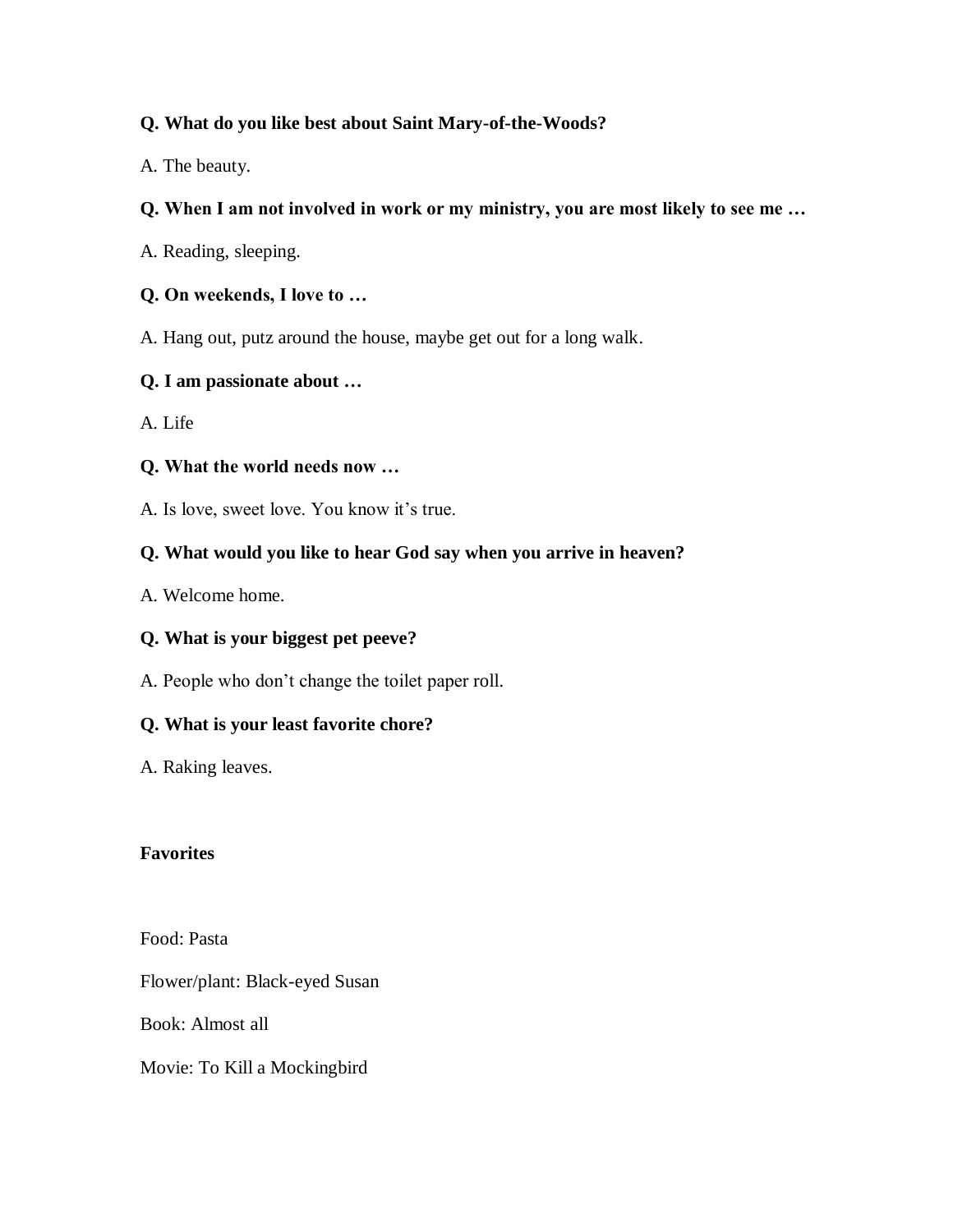Vacation spot: Any place by water

Recreation: Walking, reading

Hobby: Playing the piano, cooking

Sport: Ping pong

Music/song: I love most classical music

Animal: Dog

Pizza topping: Stuffed spinach pizza

Holiday: Thanksgiving

Author: Barbara Kingsolver

Scripture passage: Glory be to God who is able to accomplish infinitely more than we can ask or even imagine

Dessert: Pecan pie

Time of day: Morning

Season: Autumn

Actor/actress: Meryl Streep

Comic strip: Far Side

Course in school: English, music

Sinner: Mary Magdalen

Least favorite food: Jello

Least favorite course in school: Gym

If I weren't an SP, I'd be… I can't imagine

#### **Current information**

Years in Congregation: 50